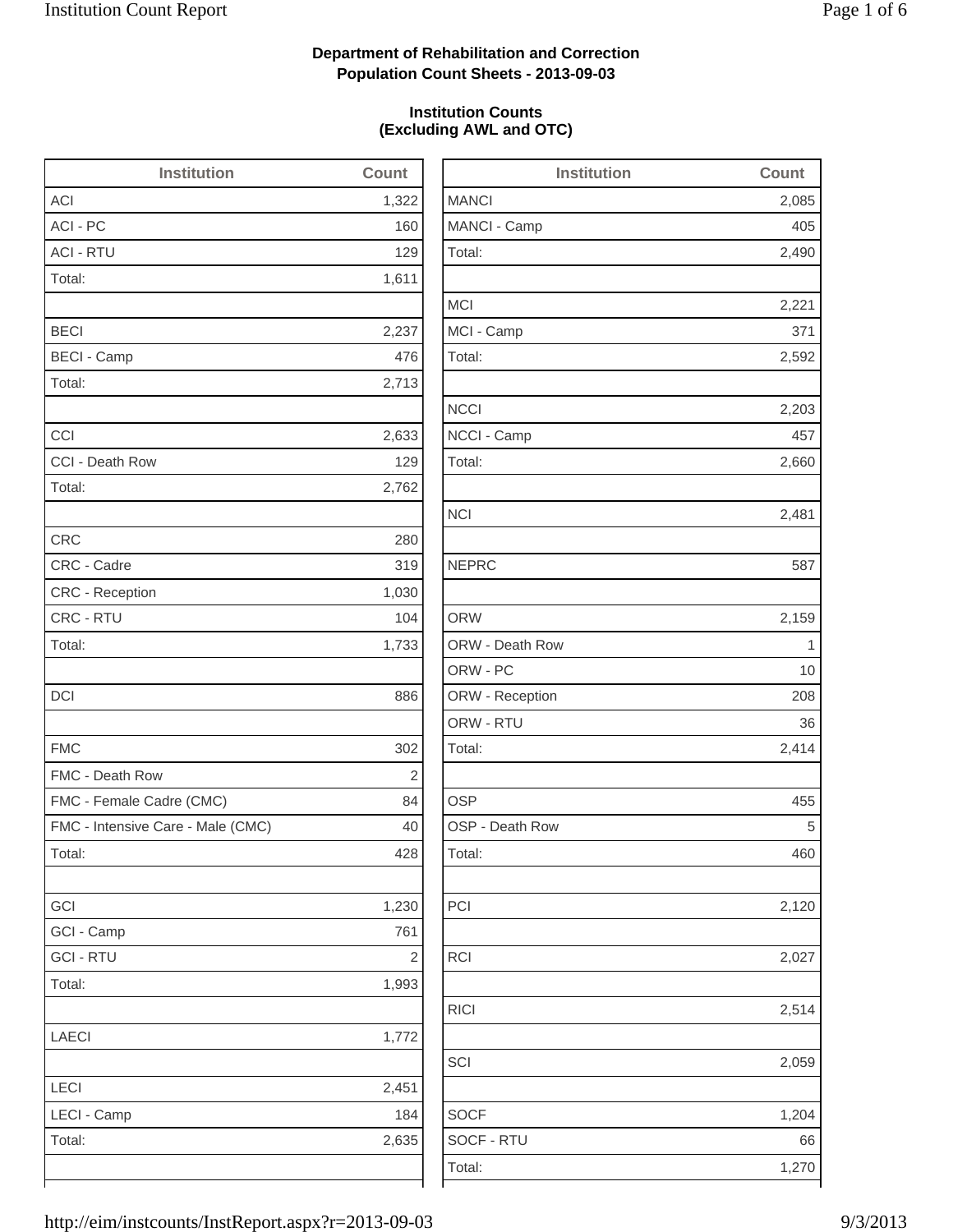## Institution Count Report Page 2 of 6

| <b>LOCI</b>              | 2,277 |
|--------------------------|-------|
|                          |       |
| <b>LORCI</b>             | 73    |
| <b>LORCI - Cadre</b>     | 222   |
| <b>LORCI - Reception</b> | 1,029 |
| Total:                   | 1,324 |
|                          |       |
| <b>MACI</b>              | 939   |
| <b>MACI - Minimum</b>    | 1,337 |
| MACI - Youth             | 36    |
| Total:                   | 2,312 |

|                  | <b>Total Population:</b> | 50,344 |
|------------------|--------------------------|--------|
|                  |                          |        |
| Total:           |                          | 1,426  |
| <b>WCI - RTU</b> |                          | 51     |
| <b>WCI</b>       |                          | 1,375  |
|                  |                          |        |
| <b>TOCI</b>      |                          | 1,279  |
|                  |                          |        |
| Total:           |                          | 1,519  |
| TCI - Camp       |                          | 440    |
| <b>TCI</b>       |                          | 1,079  |

\* The Total Population includes 38 Offenders with Reason Codes 30 & 31. \*\* The Total Population includes 24 Offenders with Reason Code 0A.

#### **Male Population by Security Level (Include AWL and Exclude OTC)**

| <b>Security Level</b>  |                   | <b>Body</b> | <b>AWL</b>     | $(-OTC)$ | Total  |
|------------------------|-------------------|-------------|----------------|----------|--------|
| Total Level 5          |                   | 119         | $\overline{2}$ | 2        | 119    |
| Total Level 4          |                   | 1,828       | 20             | 9        | 1,839  |
| Total Level 3          |                   | 11,872      | 165            | 106      | 11,931 |
| Total Level 2          |                   | 17,245      | 217            | 152      | 17,310 |
| Total Level 1          |                   | 15,095      | 211            | 119      | 15,187 |
| <b>Total Death Row</b> |                   | 137         | 3              | 3        | 137    |
|                        | <b>Total Male</b> | 46,296      | 618            | 391      | 46,523 |

#### **Female Population by Institution (Include AWL and Exclude OTC)**

|                          | $(1101000)$ and the thousand $(0.0000)$ |                |          |              |
|--------------------------|-----------------------------------------|----------------|----------|--------------|
| Institution              | <b>Body</b>                             | <b>AWL</b>     | $(-OTC)$ | <b>Total</b> |
| <b>DCI</b>               | 886                                     | 11             | 2        | 895          |
| <b>FMC</b>               | 6                                       | $\overline{4}$ | 0        | 10           |
| FMC - Female Cadre (CMC) | 84                                      | 1              | 0        | 85           |
| <b>NEPRC</b>             | 587                                     | 27             | 14       | 600          |
| <b>ORW</b>               | 2,159                                   | 41             | 25       | 2,175        |
| <b>ORW - Death Row</b>   | 1                                       | 0              | 0        | 1            |
| ORW - PC                 | 10                                      | $\mathbf 0$    | 0        | 10           |
| ORW - Reception          | 208                                     | $\mathbf 0$    | 0        | 208          |
| ORW - RTU                | 36                                      | $\overline{0}$ | $\Omega$ | 36           |
| <b>Total Female</b>      | 3,977                                   | 84             | 41       | 4,020        |
| <b>Total Population:</b> | 50,273                                  | 702            | 432      | 50,543       |

#### **Male Population by Institution: Security Level 5 (Include AWL and Exclude OTC)**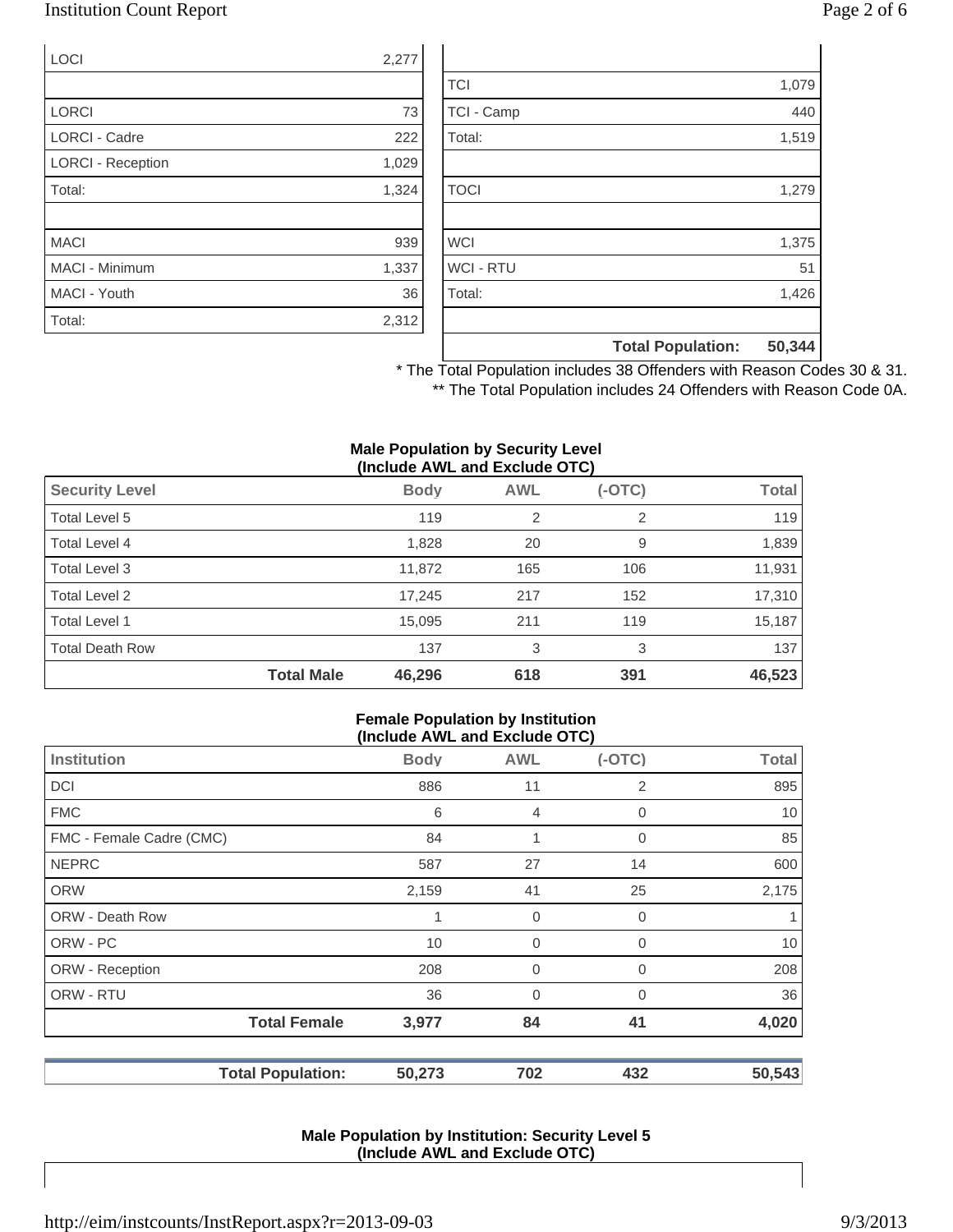# Institution Count Report Page 3 of 6

| Institution              |                      | <b>Body</b> | <b>AWL</b> | $(-OTC)$ | Total |
|--------------------------|----------------------|-------------|------------|----------|-------|
| <b>LORCI - Reception</b> |                      |             |            |          |       |
| <b>OSP</b>               |                      | 117         |            |          |       |
| <b>SOCF</b>              |                      |             |            |          |       |
|                          | <b>Total Level 5</b> | 119         |            |          | 119   |

### **Male Population by Institution: Security Level 4 (Include AWL and Exclude OTC)**

| Institution              |                      | , , , , , <b>, , , , , ,</b> , |                |                     |                           |
|--------------------------|----------------------|--------------------------------|----------------|---------------------|---------------------------|
|                          |                      | <b>Body</b>                    | <b>AWL</b>     | $(-OTC)$            | <b>Total</b>              |
| ACI - PC                 |                      | $\overline{7}$                 | $\mathbf 0$    | $\mathbf 0$         | $\overline{7}$            |
| ${\sf CRC}$              |                      | $\overline{2}$                 | 1              | 1                   | $\overline{c}$            |
| CRC - RTU                |                      | $\,$ 3 $\,$                    | $\mathbf{1}$   | $\mathbf 0$         | $\overline{4}$            |
| <b>FMC</b>               |                      | $\mathbf{1}$                   | $\mbox{O}$     | $\mathbf 0$         | $\mathbf{1}$              |
| LAECI                    |                      | 1                              | $\mathbf 0$    | $\mathbf 0$         | 1                         |
| LECI                     |                      | 26                             | $\mathbf 0$    | $\mathbf 0$         | 26                        |
| LORCI                    |                      | 5                              | $\mathbf{1}$   | $\mathbf 0$         | $\,6\,$                   |
| LORCI - Cadre            |                      | 1                              | $\mathbf 0$    | $\mathbf 0$         | 1                         |
| <b>LORCI - Reception</b> |                      | $\overline{4}$                 | $\mbox{O}$     | $\mathsf{O}\xspace$ | $\overline{4}$            |
| <b>MANCI</b>             |                      | 52                             | $\mathbf 0$    | $\mathbf 0$         | 52                        |
| MCI                      |                      | $\,$ 3 $\,$                    | $\mathbf 0$    | $\mathbf 0$         | $\ensuremath{\mathsf{3}}$ |
| <b>NCCI</b>              |                      | $\mathbf{1}$                   | $\mathbf 0$    | $\mathbf 0$         | 1                         |
| OSP                      |                      | 334                            | $\overline{4}$ | 1                   | 337                       |
| RCI                      |                      | $\mathbf 0$                    | $\sqrt{5}$     | $\mathbf 0$         | $\,$ 5 $\,$               |
| SOCF                     |                      | 1,095                          | $\,6\,$        | $\,$ 5 $\,$         | 1,096                     |
| SOCF - RTU               |                      | 62                             | $\mathbf 0$    | $\mathbf 0$         | 62                        |
| TCI                      |                      | $\overline{7}$                 | $\mbox{O}$     | $\mathbf 0$         | $\overline{7}$            |
| <b>TOCI</b>              |                      | 217                            | $\mathbf 1$    | 1                   | 217                       |
| WCI                      |                      | $\,$ 3 $\,$                    | $\mathbf{1}$   | 1                   | 3                         |
| WCI - RTU                |                      | $\overline{4}$                 | $\mathbf 0$    | $\mathbf 0$         | $\overline{4}$            |
|                          | <b>Total Level 4</b> | 1,828                          | 20             | 9                   | 1,839                     |

### **Male Population by Institution: Security Level 3 (Include AWL and Exclude OTC)**

|                        |             | (INClUDE AVE AND EXCIUDE UT U) |          |              |  |  |
|------------------------|-------------|--------------------------------|----------|--------------|--|--|
| Institution            | <b>Body</b> | <b>AWL</b>                     | $(-OTC)$ | <b>Total</b> |  |  |
| <b>ACI</b>             | 29          | 2                              | 2        | 29           |  |  |
| ACI - PC               | 75          | 0                              | 0        | 75           |  |  |
| <b>ACI - RTU</b>       |             | $\Omega$                       | 0        |              |  |  |
| <b>BECI</b>            | 16          |                                | $\Omega$ | 16           |  |  |
| CCI                    | 6           | 0                              | $\Omega$ | 6            |  |  |
| CRC                    | 105         | 13                             | 11       | 107          |  |  |
| CRC - Cadre            | 243         | $\overline{0}$                 | $\Omega$ | 243          |  |  |
| <b>CRC</b> - Reception | 699         | 13                             | 9        | 703          |  |  |
| CRC - RTU              | 87          | 0                              | 0        | 87           |  |  |
|                        |             |                                |          |              |  |  |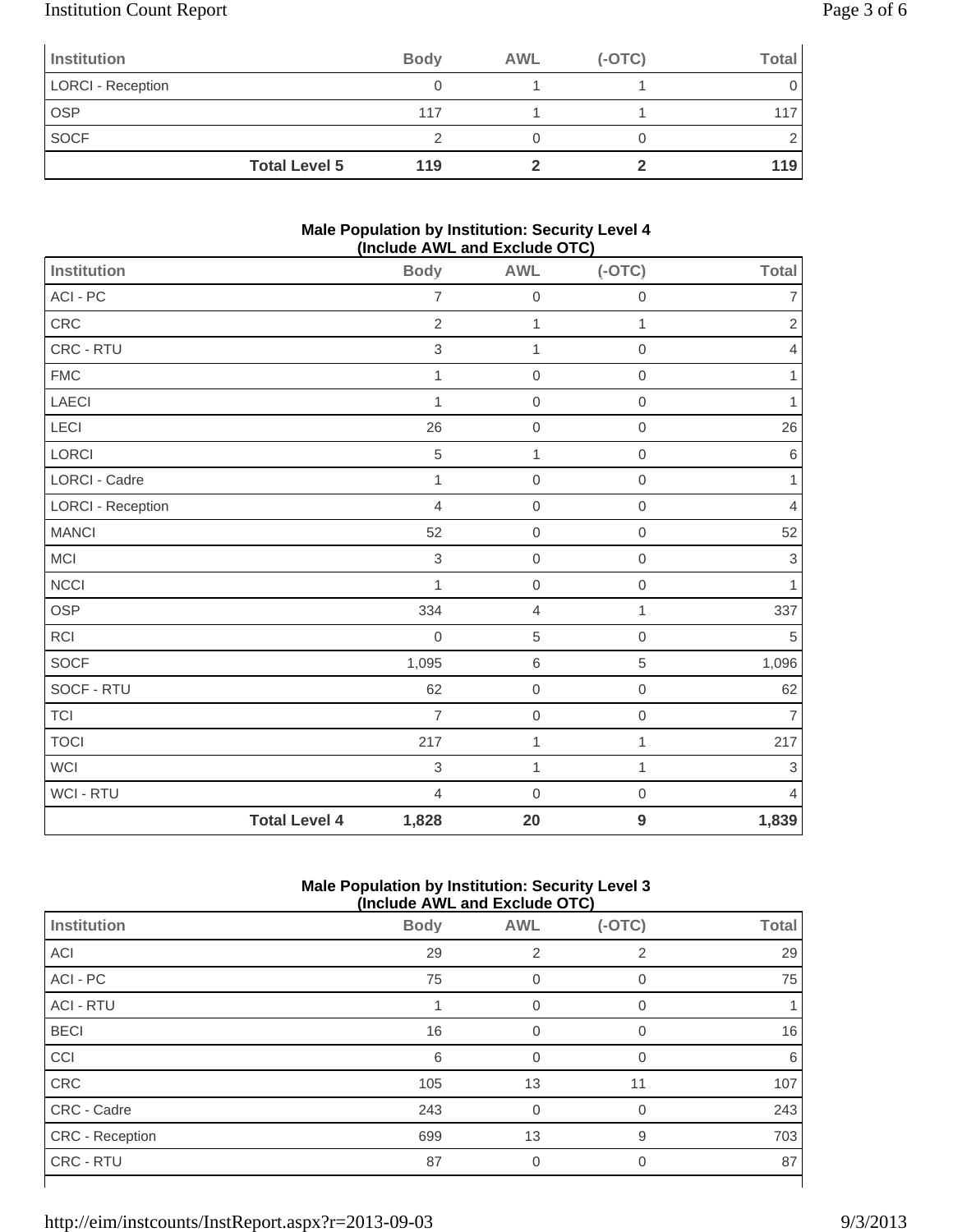# Institution Count Report Page 4 of 6

| <b>FMC</b>                        |                      | 13             | $\mathbf 0$      | $\mathsf{O}\xspace$ | 13             |
|-----------------------------------|----------------------|----------------|------------------|---------------------|----------------|
| FMC - Intensive Care - Male (CMC) |                      | $\,6\,$        | $\mathbf 0$      | $\mathsf{O}\xspace$ | $\,6$          |
| GCI                               |                      | $\mathbf{1}$   | $\mathbf 0$      | $\mathsf{O}\xspace$ | $\mathbf{1}$   |
| LAECI                             |                      | 23             | $\mathbf 0$      | $\mathsf{O}\xspace$ | 23             |
| LECI                              |                      | 2,312          | 19               | 17                  | 2,314          |
| LOCI                              |                      | $\overline{4}$ | $\mathbf 0$      | $\mathsf{O}\xspace$ | $\overline{4}$ |
| LORCI                             |                      | 31             | 14               | 12                  | 33             |
| <b>LORCI - Cadre</b>              |                      | 206            | $\mbox{O}$       | $\mathbf 0$         | 206            |
| <b>LORCI - Reception</b>          |                      | 511            | $\overline{4}$   | $\overline{4}$      | 511            |
| <b>MACI</b>                       |                      | 11             | $\mathbf 1$      | $\mathbf{1}$        | 11             |
| MACI - Youth                      |                      | 13             | $\mathbf 0$      | $\mathsf{O}\xspace$ | 13             |
| <b>MANCI</b>                      |                      | 1,943          | 19               | 14                  | 1,948          |
| MCI                               |                      | 14             | $\mathbf 0$      | $\mathsf{O}\xspace$ | 14             |
| <b>NCCI</b>                       |                      | 20             | $\mathbf 0$      | $\mathsf{O}\xspace$ | 20             |
| <b>NCI</b>                        |                      | 21             | $\sqrt{5}$       | $\mathsf{O}\xspace$ | 26             |
| <b>OSP</b>                        |                      | $\overline{4}$ | $\mathbf 0$      | $\mathsf{O}\xspace$ | $\overline{4}$ |
| PCI                               |                      | 65             | $\mathsf 3$      | $\mathsf{O}\xspace$ | 68             |
| <b>RCI</b>                        |                      | 1,981          | 43               | 14                  | 2,010          |
| <b>RICI</b>                       |                      | 20             | $\mathbf 0$      | $\mathbf 0$         | 20             |
| SCI                               |                      | 3              | $\mathbf 0$      | $\mathsf{O}\xspace$ | $\mathfrak{S}$ |
| <b>SOCF</b>                       |                      | 107            | $\mathbf 0$      | $\mathsf{O}\xspace$ | 107            |
| SOCF - RTU                        |                      | $\overline{4}$ | $\mbox{O}$       | $\mathbf 0$         | $\overline{4}$ |
| <b>TCI</b>                        |                      | 933            | $\boldsymbol{9}$ | 6                   | 936            |
| TCI - Camp                        |                      | $\mathbf{1}$   | $\mathbf 0$      | $\mathsf{O}\xspace$ | $\mathbf{1}$   |
| <b>TOCI</b>                       |                      | 1,013          | $\overline{7}$   | 5                   | 1,015          |
| WCI                               |                      | 1,304          | 13               | 11                  | 1,306          |
| <b>WCI - RTU</b>                  |                      | 47             | $\mathbf 0$      | $\mathsf{O}\xspace$ | 47             |
|                                   | <b>Total Level 3</b> | 11,872         | 165              | 106                 | 11,931         |

### **Male Population by Institution: Security Level 2 (Include AWL and Exclude OTC)**

|                                   | $\mu$ . The process $\mu$ and $\mu$ and $\mu$ and $\mu$ |                |                |              |
|-----------------------------------|---------------------------------------------------------|----------------|----------------|--------------|
| Institution                       | <b>Body</b>                                             | <b>AWL</b>     | $(-OTC)$       | <b>Total</b> |
| <b>ACI</b>                        | 565                                                     | 3              |                | 567          |
| ACI - PC                          | 53                                                      | $\mathbf 0$    | $\mathbf 0$    | 53           |
| <b>ACI - RTU</b>                  | 80                                                      | 1              | $\mathbf 0$    | 81           |
| <b>BECI</b>                       | 1,518                                                   | 20             | 16             | 1,522        |
| CCI                               | 1,867                                                   | 8              | 7              | 1,868        |
| CRC                               | 68                                                      | $\overline{0}$ | 0              | 68           |
| CRC - Cadre                       | 65                                                      | $\overline{0}$ | 0              | 65           |
| CRC - Reception                   | 160                                                     | 8              | 7              | 161          |
| CRC - RTU                         | 10                                                      | $\overline{0}$ | 0              | 10           |
| <b>FMC</b>                        | 19                                                      |                | $\mathbf 0$    | 20           |
| FMC - Intensive Care - Male (CMC) | 21                                                      | $\mathbf 0$    | $\overline{0}$ | 21           |
|                                   |                                                         |                |                |              |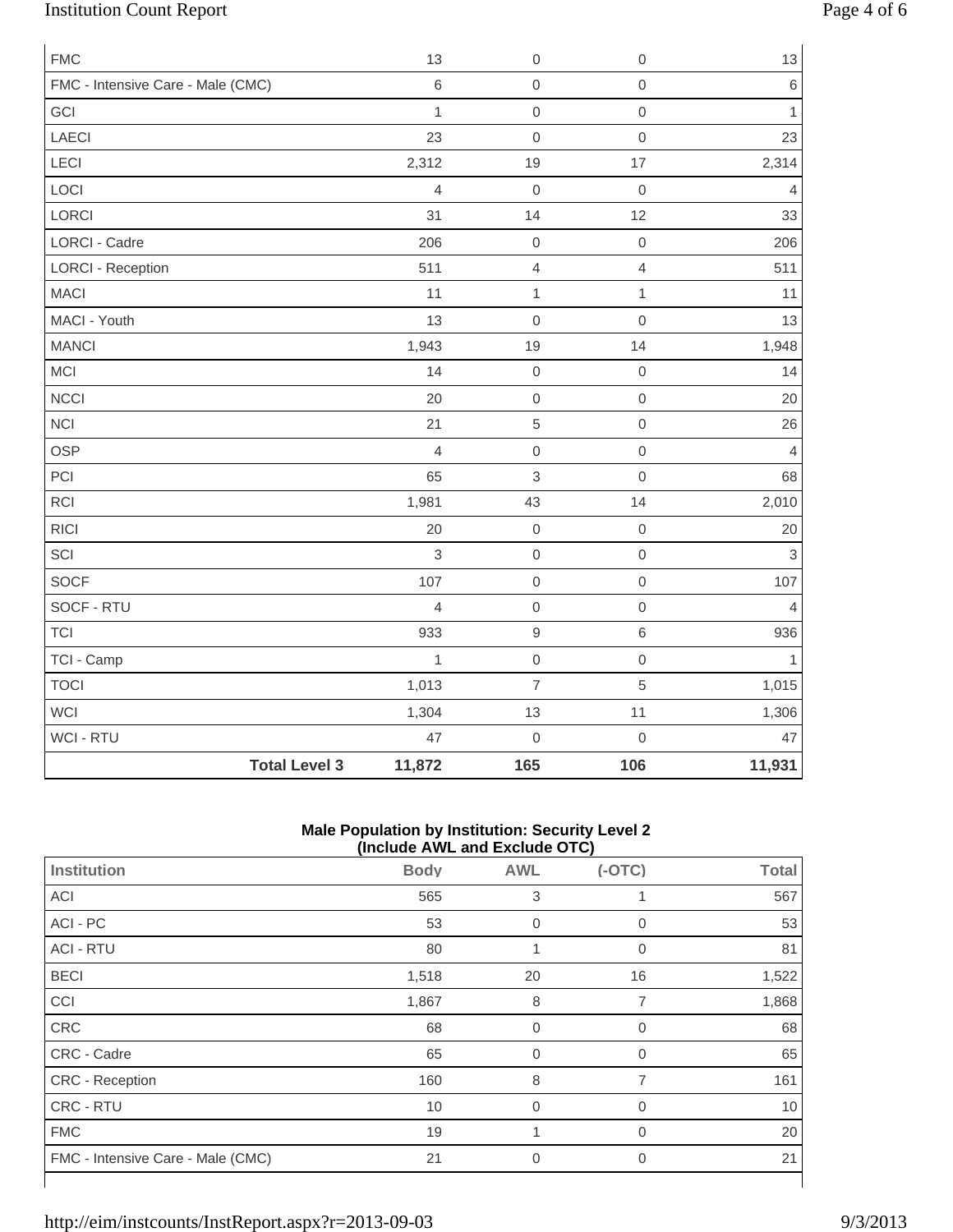# Institution Count Report Page 5 of 6

| GCI                      |                      | 755          | 5                | $\sqrt{3}$     | 757          |
|--------------------------|----------------------|--------------|------------------|----------------|--------------|
| LAECI                    |                      | 1,452        | 19               | 16             | 1,455        |
| <b>LECI</b>              |                      | 105          | $\mathbf{1}$     | 1              | 105          |
| LOCI                     |                      | 1,244        | 11               | 11             | 1,244        |
| LORCI                    |                      | 23           | $\overline{7}$   | $6\,$          | 24           |
| <b>LORCI - Cadre</b>     |                      | 12           | $\mbox{O}$       | $\mathbf 0$    | 12           |
| <b>LORCI - Reception</b> |                      | 244          | 4                | $\overline{4}$ | 244          |
| <b>MACI</b>              |                      | 928          | $\mathbf{1}$     | 1              | 928          |
| MACI - Youth             |                      | 23           | $\mathbf 0$      | $\mathbf 0$    | 23           |
| <b>MANCI</b>             |                      | 78           | 3                | $\sqrt{3}$     | 78           |
| MANCI - Camp             |                      | $\mathbf{1}$ | $\boldsymbol{0}$ | $\mathbf 0$    | $\mathbf{1}$ |
| <b>MCI</b>               |                      | 1,801        | 22               | 18             | 1,805        |
| MCI - Camp               |                      | $\mathbf{1}$ | $\mathbf 0$      | $\mathbf 0$    | 1            |
| <b>NCCI</b>              |                      | 1,412        | 23               | 14             | 1,421        |
| <b>NCI</b>               |                      | 1,897        | 39               | 23             | 1,913        |
| PCI                      |                      | 831          | 13               | $\,6\,$        | 838          |
| <b>RCI</b>               |                      | 46           | $\mathbf{1}$     | $\mathbf{1}$   | 46           |
| <b>RICI</b>              |                      | 642          | 5                | $\overline{4}$ | 643          |
| SCI                      |                      | 1,115        | 21               | $\hbox{9}$     | 1,127        |
| <b>TCI</b>               |                      | 92           | $\mathbf{1}$     | $\mathbf{1}$   | 92           |
| <b>TOCI</b>              |                      | 49           | $\mathbf 0$      | $\mathbf 0$    | 49           |
| WCI                      |                      | 68           | $\mathbf 0$      | $\mathbf 0$    | 68           |
|                          | <b>Total Level 2</b> | 17,245       | 217              | 152            | 17,310       |

#### **Male Population by Institution: Security Level 1 (Include AWL and Exclude OTC)**

| <b>Institution</b>                | <b>Body</b> | <b>AWL</b>       | $(-OTC)$            | <b>Total</b> |
|-----------------------------------|-------------|------------------|---------------------|--------------|
| ACI                               | 565         | $\sqrt{3}$       | 1                   | 567          |
| ACI - PC                          | 53          | $\boldsymbol{0}$ | $\mathsf{O}\xspace$ | 53           |
| <b>ACI - RTU</b>                  | 80          | 1                | 0                   | 81           |
| <b>BECI</b>                       | 1,518       | 20               | 16                  | 1,522        |
| CCI                               | 1,867       | $\,8\,$          | 7                   | 1,868        |
| CRC                               | 68          | $\boldsymbol{0}$ | $\mathbf 0$         | 68           |
| CRC - Cadre                       | 65          | $\boldsymbol{0}$ | $\boldsymbol{0}$    | 65           |
| CRC - Reception                   | 160         | $\,8\,$          | 7                   | 161          |
| CRC - RTU                         | 10          | $\boldsymbol{0}$ | 0                   | 10           |
| <b>FMC</b>                        | 19          | 1                | 0                   | 20           |
| FMC - Intensive Care - Male (CMC) | 21          | $\boldsymbol{0}$ | 0                   | 21           |
| GCI                               | 755         | 5                | 3                   | 757          |
| <b>LAECI</b>                      | 1,452       | 19               | 16                  | 1,455        |
| LECI                              | 105         | 1                | 1                   | 105          |
| LOCI                              | 1,244       | 11               | 11                  | 1,244        |
| LORCI                             | 23          | $\overline{7}$   | 6                   | 24           |
|                                   |             |                  |                     |              |